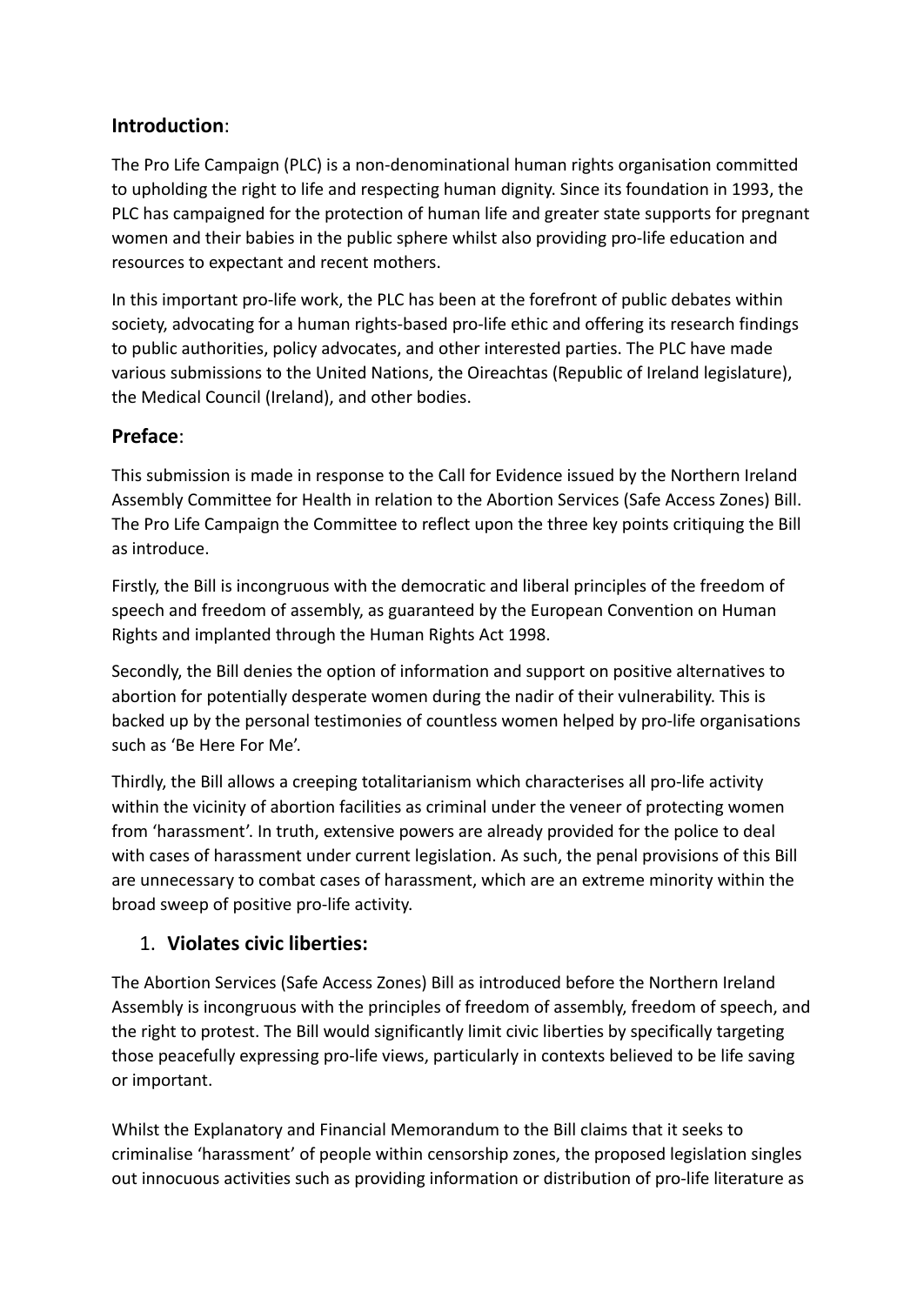coming under the grounds of criminal activity under the penal provisions of this Bill. This deceptive interpretation sidesteps the guarantees provided by the European Convention on Human Rights, as incorporated in the Human Rights Act 1998, such as freedom of speech and freedom of assembly. The right to privacy (Article 8, ECHR) is not violated by the existence of pro-life vigils or activities.

As a consequence of the Bill's ambiguity in defining the nature of what is to be considered criminal, any pro-life activity which may influence a 'protected person', whether directly or indirectly, is to be criminalised. This would have the effect of criminalising pro-life vigils, peaceful protests, or other activities which may be regarded as influencing a woman's decision to proceed with abortion. Thus, the Bill essentially forbids citizens to offer pro-life information or advice, whether directly or indirectly, to women within the broad vicinity of abortion facilities.

## **2. Denies women positive alternatives:**

The Abortion Services (Safe Access Zones) Bill is not genuinely 'pro-choice' as it denies women the ability to receive pro-life information such as alternatives to abortion or other supports. Organisations such as the London-based 'Be Here For Me' have showcased the experiences of countless women who have been helped by pro-life vigils and activities near abortion facilities. Alina Dulgheriu from 'Be Here For Me' shared her personal experience with members of the Oireachtas (legislature) in the Republic of Ireland in February 2019. Ms Dulgheriu spoke of the positive impact of receiving pro-life support and information at an abortion clinic in Ealing, London and how this experience encouraged her to continue with her pregnancy and have her daughter. These life-saving experiences would be impossible under the proposed legislation. This denial of full information to women promotes a singular path towards abortion.

This legislation would also have the effect of preventing women with similar experiences to Alina Dulgheriu from giving back the same kind of help which they received. It denies countless women the opportunity to help others who may be in desperate situations and in need of support. Effectively censoring the perspective of these women is not consistent with a free and fair democracy which respects the views of others.

#### **3. Gratuitously provides for draconian powers:**

It is claimed that this legislation is urgently required to combat 'harassment' of women and staff at abortion facilities arising from pro-life 'protests'. In truth, the number of pro-life vigils/protests which engage in activities which may be deemed 'harassment' are an infinitesimal minority. This legislation casts all pro-life activity within the general area of abortion facilities to be criminal, ignoring the positive and democratic outcomes of pro-life vigils.

The Abortion Services (Safe Access Zones) Bill is not required to deal with extreme minority incidents of harassment or breaches of public order, as wide-ranging powers are already in